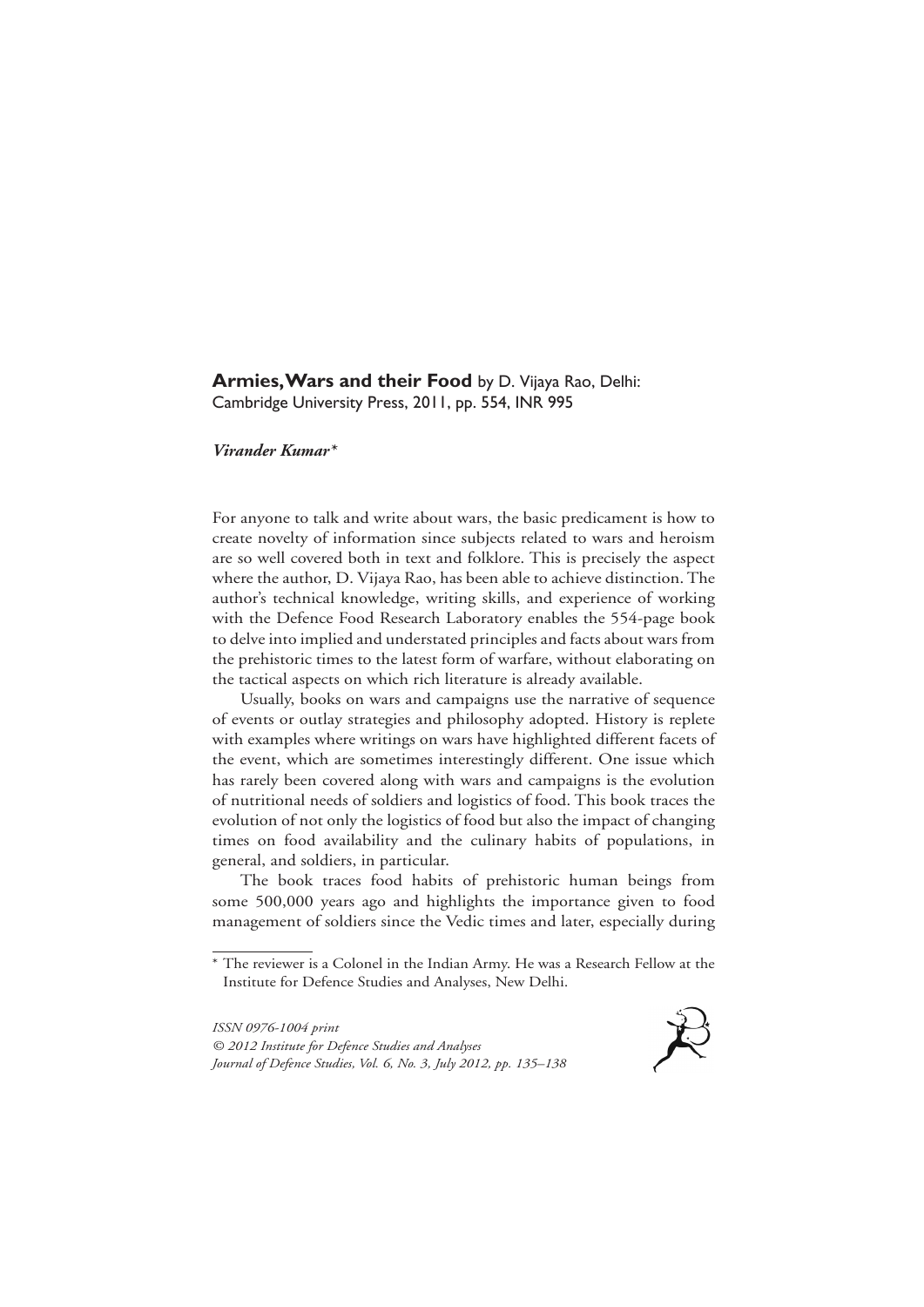## **136** *Journal of Defence Studies*

the rule of the Mauryan Dynasty. The narratives links the advent of wars with growing competition for food down the centuries, which subsequently got enshrined in the strategy of securing valleys and farm lands growing food grains. If carried forward, this can be associated with the current hypothesis, put forward by many authors, that wars in future would be fought over water. The book gives a vivid account of the art of war postulated in the Vedic times, especially by Chanakya and his disciples. One of the many highlights of the book is its indepth analysis of the *Puranas*, *Arthashashtra*, *Sukranitis* and *Kamandakiya Nitisaara*, which gives an insight into the rich heritage of statecraft and military strategy in the Indian subcontinent before the Christian era. The book brings out subtle similarities and variances in the ancient arts of war followed by various empires and dynasties, including Ancient China, particularly in the pre- and post-Sun Tzu period, Rome, the Middle East, and other kingdoms as well as the Indian subcontinent. The author acknowledges that very little is available in literature regarding the food logistics of various armies in the past, particularly the period referred to in history as the Dark Ages (roughly 500 AD to 1600 AD). The book offers detailed statistical formats linking the salaries of soldiers at different times in history with the requirement of food according to the then prevalent norms because, for the most part of history, the soldiers were expected to buy their own food even during wars. It is interesting to note the various standards for measuring weights and volumes throughout the course of history. Standards were not only different from nation to nation but very frequently varied within nations. The author has successfully highlighted the linkage between the art of war, the method of camping and movement, the salaries of soldiers and their food requirements, and the subsequent action of loot and plunder after victory in a war. The advent of technology and its impact on warfare and advancement in the food processing industry for the benefit of soldiers has been well captured in the book. Even though old technologies were not able to provide the desired standard of food to the soldiers then, they were nonetheless, precursors to most of the technologies used by the food industry today for the masses, including the military. However, the book remains silent on the absence of the development of the art of war after the Chanakya era, and does not explain the reasons behind it.

The strength of the book lies in linking the art of warfare, socioeconomic conditions prevailing at the time, and the knowledge of food science from prehistoric times to the modern day. The author has been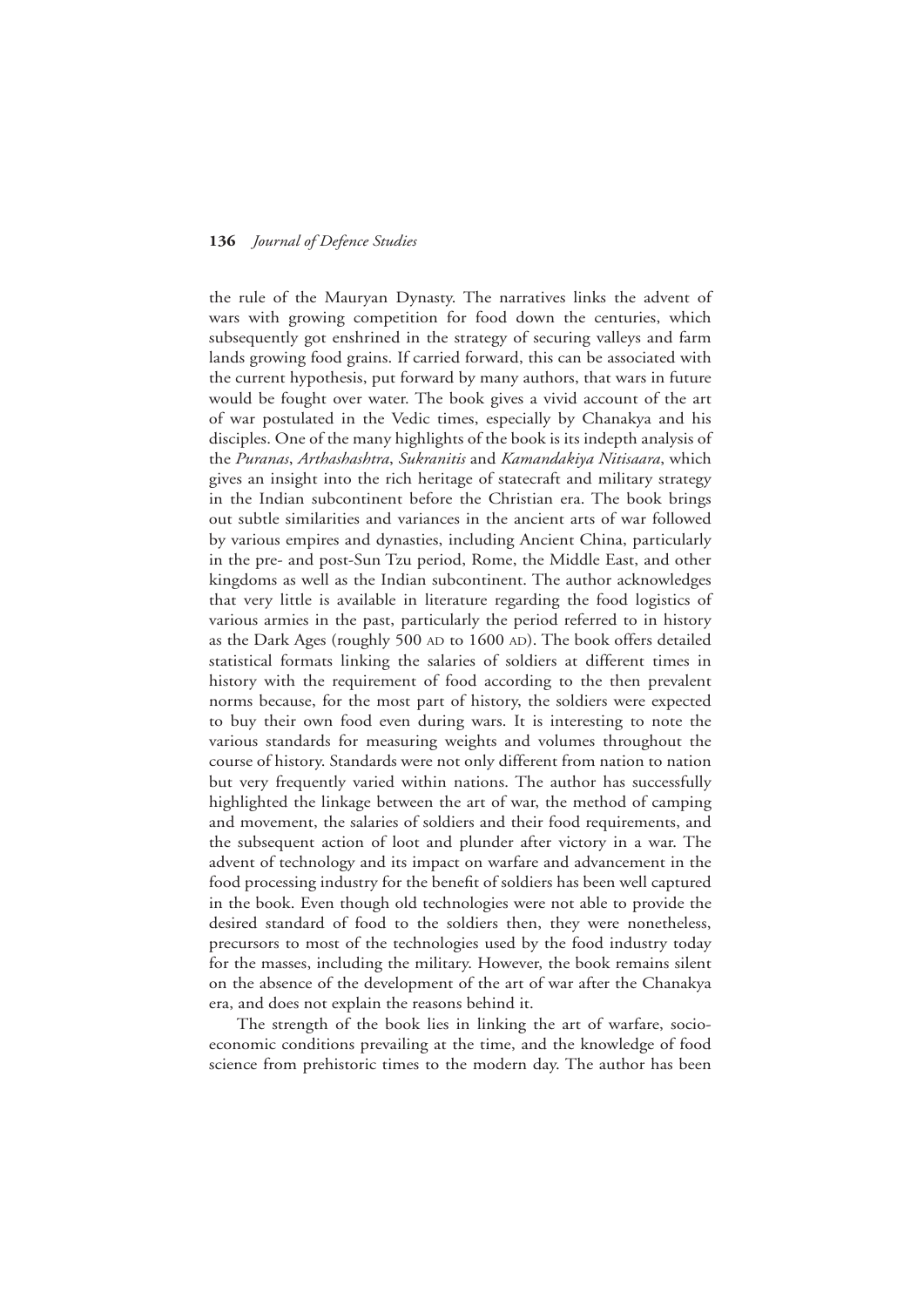able to extrapolate the limited data available in historical documents on salaries, food habits, agricultural practices, and the strength of the armies to present a fairly accurate view of food logistics. Rao has rightly avoided a detailed description of modern wars and campaigns on which several accounts are already available in literature. The book presents a good account of food requirements and food logistics of modern-day militaries and their campaigns along with photographs, which enhance the content.

The book is strong in its narration and covers the food supply chain management of the Indian Armed Forces very well. The contrast between the logistics chain of the three services, i.e., the Army, the Navy, and the Air Force offers insight into prevalent culture within services. The extensive and varied bibliography, besides enriching the content of the book, provides a vast scope for further research. The uniqueness of the book lies in its subject—food needs of armies—explained in less technical terms which can be easily comprehended. However, in some sections of the book the reference to science and processing techniques may disinterest the reader who lacks background knowledge of basic food science.

The sections on the Indian Defence Services, though elaborate and descriptive, offer limited prescription. The individual contribution of various agencies notwithstanding, there is silence on the overall policy framework as is evident from the book. The section on recent wars in Afghanistan and Iraq, on which good data related to food logistics has been produced, could have been analysed and applied in the Indian context. The needs of the Indian armed forces, coupled with the varied culinary habits of Indian troops, present a challenging environment to food technologists.

The book succeeds in capturing the essence but has not been able to fully explain the systems limitations in addressing the gap between demand and supply. The author could have included the Indian operations in Sri Lanka and their impact on food logistics since it was one of the prolonged operations by the Indian forces in modern history away from its shores. The author could have also highlighted the barriers to the absorption of newer technology to improve food supply chain management in services. The book covers some rare aspect of food logistics, which are generally given low priority during the planning and conduct of military operations. Though not studied exclusively, the impact of good food logistics chain on prolonged operations cannot be underestimated. The author should